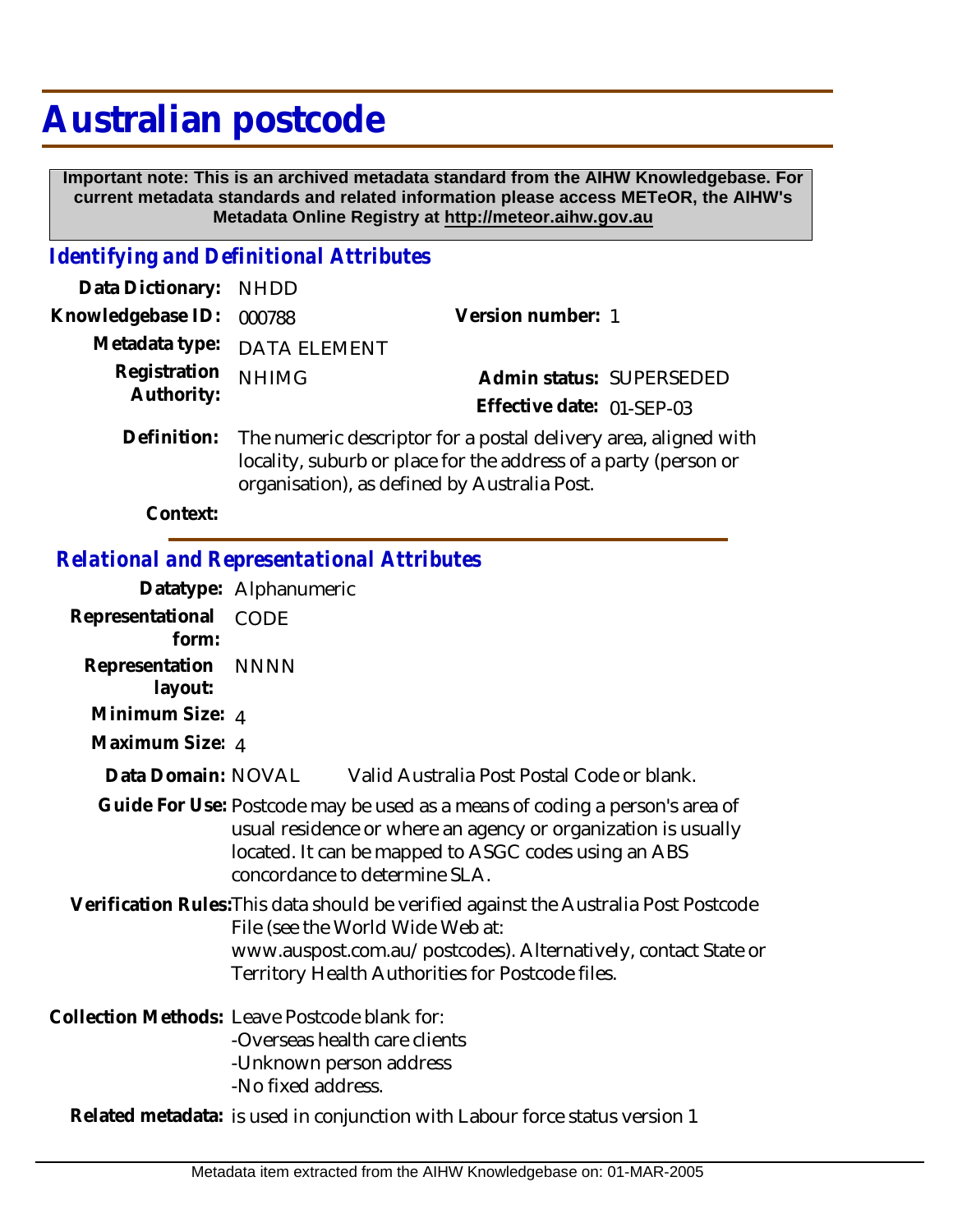relates to the data element Suburb/town/locality version 1 relates to the data element Postal delivery point identifier version 1 relates to the data element State/Territory identifier version 3 relates to the data element Address type version 1 has been superseded by Int. NCSDD & NHDD Postcode - Australian version 3

## *Administrative Attributes*

**Source Document:** AS5017 Health Care Client Identification **Source Organisation:** Standards Australia

> Comments: Australian administered territories and islands each have an Australia Post postcode: Jervis Bay 2540 Lord Howe Island 2898 Norfolk Island 2899 Christmas Island 6798 Cocos (Keeling) Islands 6799 Macquarie Island 7151

> > Postal addresses may be different from where a person actually resides, or a service is actually located. As many postcodes have more than one SLA, postcode alone is not a sufficient basis for accurate coding of SLA in many cases.

Cardiovascular disease (clinical):

Postcode can also be used in association with the Australian Bureau of Statistics Socio-Economic Indexes for Areas (SEIFA) index (Australian Bureau of Statistics Socio-Economic Indexes for Areas (SEIFA), Australia - CD-ROM Latest Issue: Aug 1996 was released on 30/10/1998) to derive socio-economic disadvantage, which is associated with cardiovascular risk.

People from lower socio-economic groups are more likely to die from cardiovascular disease than those from higher socio-economic groups. In 1997, people aged 25 - 64 living in the most disadvantaged group of the population died from cardiovascular disease at around twice the rate of those living in the least disadvantaged group (Australian Institute of Health and Welfare (AIHW) 2001. Heart, stroke and vascular diseases- Australian facts 2001.). This difference in death rates has existed since at least the 1970s.

*Data Element Links Information Model Entities linked to this Data Element*